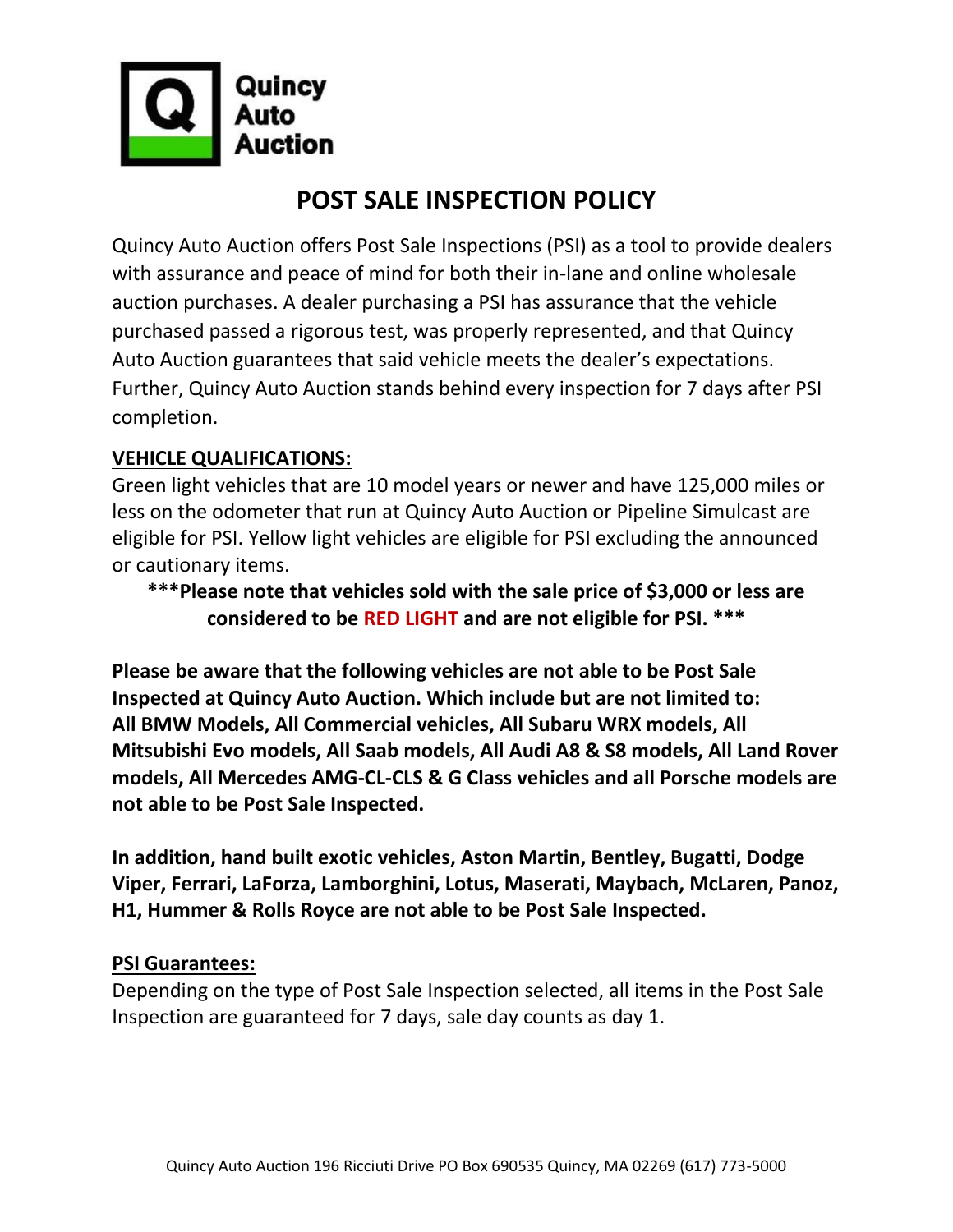

Post Sale Inspection Options

### **Guaranteed for:**

6 Days / 100 Miles

### **Qualifying Vehicles Must:**

Be Green Light

Be 10 years old or newer

Have 125,000 miles or less

### **\$125 Standard Post Sale Inspection**

The maximum claim under this option is \$1,000.00

The Auction will not buy back the vehicle under this option.

### **\$195 Buy Back Guarantee Inspection**

Included all Post Sale Inspection components

Green Light Vehicle with no announced conditions

BOTH OPTIONS ABOVE INCLUDE ALL POST SALE INSPECTION COMPONENTS

CHECKED PER NAAA & QAA POLICIES

## **\$75.00 Frame Only Inspection**

#### **\*\*\*Please note that vehicles sold with the sale price of \$3,000 or less are considered to be RED LIGHT and are not eligible for inspection.\*\*\***

Any claim against Post-Sale Inspection Policy must be made no later than the following Sunday 12:00 noon and within 100 miles of purchased odometer reading. All Post Sale Inspections will be completed by 7:00 pm on Sale Day.

**Please be sure to leave a valid phone number should we need to contact you**